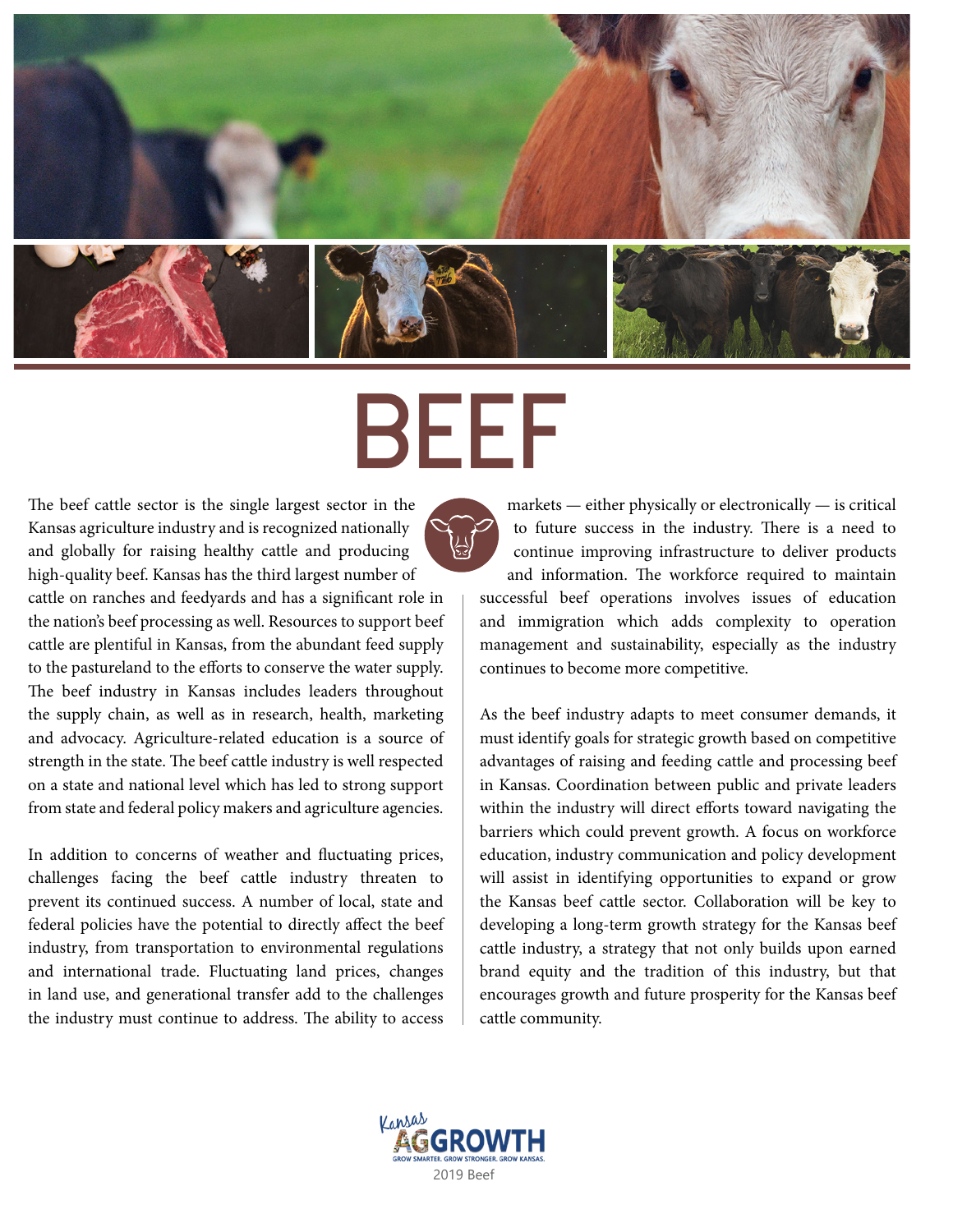## STATUS

The beef cattle sector has been and continues to be the single largest sector in the Kansas agriculture industry, with cattle and calves generating \$8.27 billion in cash receipts in 2017, which accounted for more than 50 percent of Kansas agricultural cash receipts that year. Not only does Kansas have the third largest number of cattle on ranches and feedyards at 6.35 million on Jan. 1, 2019, the state also has a significant footprint in the cattle processing sector. In 2017, Kansas produced nearly 5.69 billion pounds of red meat, or nearly 11 percent of the nation's total.

According to estimates prepared by the Kansas Department of Agriculture and based on the IMPLAN economic data model, beef cattle farming and ranching has a direct output of approximately \$6.3 billion and employs nearly 34,130 Kansans. In addition, animal slaughtering and meat processed from carcasses, except poultry, has a direct output of \$11.2 billion and supports a total of 17,292 jobs.

The beef industry is also recognized nationally and globally for raising healthy cattle and producing the beef which consumers demand. In 2017, exports of beef and beef products from Kansas totaled over \$1.25 billion, the largest export value in the past five years. Beef and beef product exports from Kansas have accounted for between 18 and 26 percent of total U.S. beef exports for each of the last five years. As the global middle class continues to grow, it is expected that global demand for protein will also increase, adding more value to cattle raised in Kansas. Through July 2018, the U.S. Meat Export Federation estimates that exports have added \$318.31 per head in value.

The success of the Kansas beef cattle industry has not come without significant challenges, though. Volatile markets, regulatory challenges, weather extremes and natural disasters, and a growing number of anti-agriculture and anti-meat activists spreading false information regarding cattle production practices and beef nutrition can make it difficult for the entire beef cattle community.

## **OPPORTUNITIES**

In order to develop a strategic growth plan for the beef cattle community, it is important to understand the areas where Kansas has a comparative advantage and the best opportunities for growth or expansion.

| Factor             | <b>Implications for Growth and Development Opportunities</b>                                                                                                                                                                                                                                                                                                                                                                                                                                                                                                                                                                                                                       |
|--------------------|------------------------------------------------------------------------------------------------------------------------------------------------------------------------------------------------------------------------------------------------------------------------------------------------------------------------------------------------------------------------------------------------------------------------------------------------------------------------------------------------------------------------------------------------------------------------------------------------------------------------------------------------------------------------------------|
| <b>Biosecurity</b> | The Kansas beef industry has been aggressive and progressive in advancing biosecurity and foreign<br>animal disease preparedness. In addition to participation in KDA-led foreign animal disease<br>exercises, feedyard operators throughout the state are working with KDA to develop or update<br>biosecurity plans. As of February 2019, 40 feedyards and 14 dairies have completed individual<br>Secure Beef Supply Plans or Secure Milk Supply Plans and more are in progress. Kansas can continue<br>to be at the forefront of development of biosecurity plans throughout the beef supply chain. It should<br>be noted that many feedyards have existing biosecurity plans. |
| <b>Education</b>   | The Kansas State University Department of Animal Sciences and Industry is recognized throughout<br>the cattle industry as one of the premier animal sciences programs in the nation and a prime spot<br>not only for superior education and a tremendous provider of qualified employees but also as a hub<br>for cutting-edge research. As the Kansas beef industry looks to the future, the role of K-State as the<br>knowledge base for the industry will be critical.                                                                                                                                                                                                          |

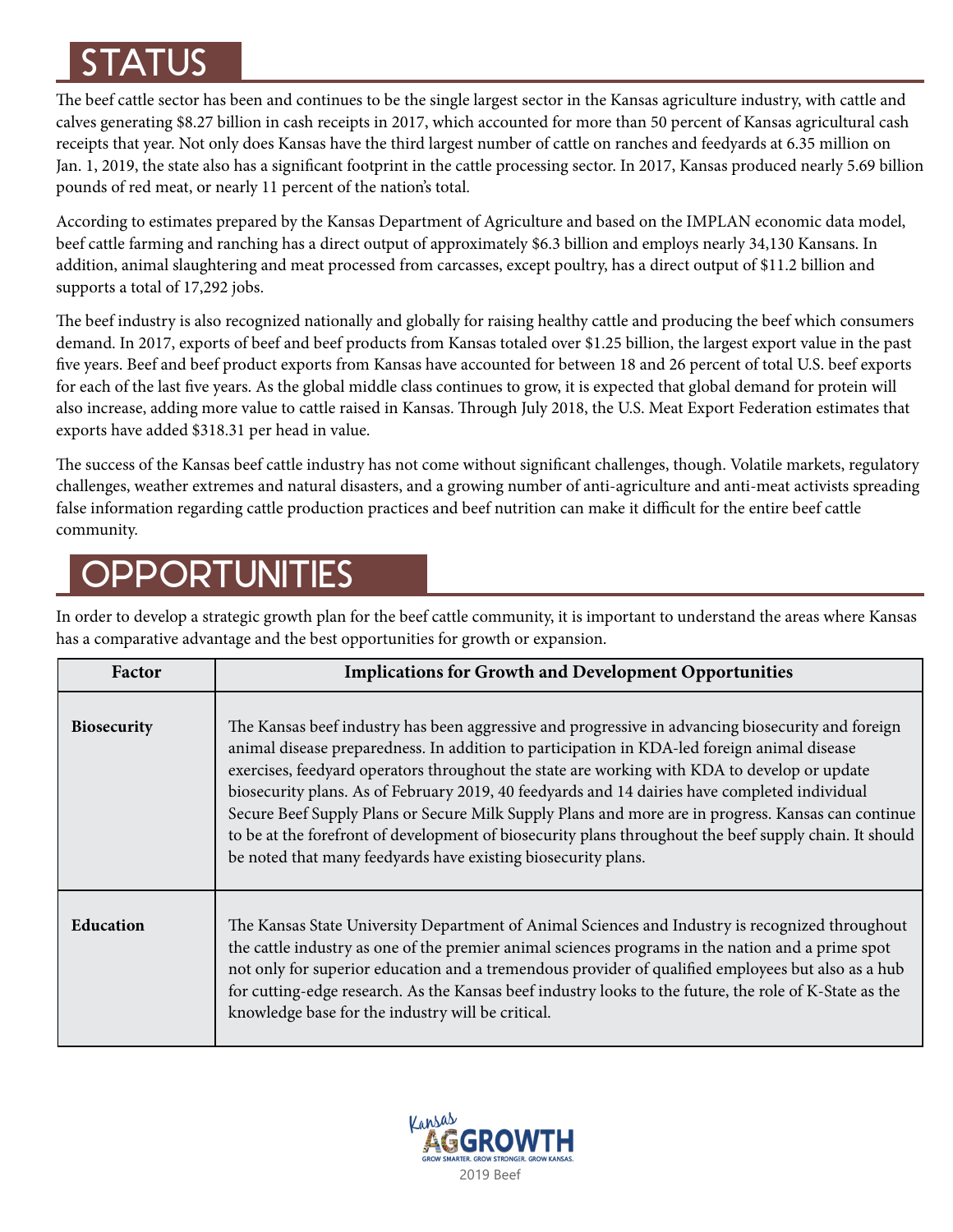| Factor                  | <b>Implications for Growth and Development Opportunities</b>                                                                                                                                                                                                                                                                                                                                                                                                                                                                                                                                                                                                                                                                                                                                                                                                                                                                                                                                                                                                                                                                                                                                                                                                                                                                                                                                                                                                                                                                                                                                                                                                                                                                                                                                                |
|-------------------------|-------------------------------------------------------------------------------------------------------------------------------------------------------------------------------------------------------------------------------------------------------------------------------------------------------------------------------------------------------------------------------------------------------------------------------------------------------------------------------------------------------------------------------------------------------------------------------------------------------------------------------------------------------------------------------------------------------------------------------------------------------------------------------------------------------------------------------------------------------------------------------------------------------------------------------------------------------------------------------------------------------------------------------------------------------------------------------------------------------------------------------------------------------------------------------------------------------------------------------------------------------------------------------------------------------------------------------------------------------------------------------------------------------------------------------------------------------------------------------------------------------------------------------------------------------------------------------------------------------------------------------------------------------------------------------------------------------------------------------------------------------------------------------------------------------------|
| <b>Export Potential</b> | In 2017, exports of beef and veal products were \$1.25 billion and exports of hides and skins were<br>\$208 million, according to the U.S. Census Bureau. Through July 2018, the U.S. Meat Export<br>Federation estimates that exports have added \$318.31 per head in value. Beef produced from cattle<br>raised, fed and processed in Kansas will be critical in meeting the strong demand from domestic<br>consumers and the growing global middle class.                                                                                                                                                                                                                                                                                                                                                                                                                                                                                                                                                                                                                                                                                                                                                                                                                                                                                                                                                                                                                                                                                                                                                                                                                                                                                                                                                |
| Human Capital           | Kansas is not only one of the top beef producing states in the United States, it is also home to world<br>renowned leaders throughout the supply chain. There is a wealth of knowledge driving the continual<br>improvement in the beef cattle industry, including research and extension leaders at K-State (College<br>of Veterinary Medicine, Department of Animal Sciences and Industry, the Beef Cattle Institute)<br>and Fort Hays State University and throughout private industry, including industry consultants,<br>companies located within the KC Animal Health Corridor, and cattlemen and women who are<br>serving in leadership roles in industry associations. As the industry works to improve production<br>capabilities, it will be critical to work alongside these well-recognized industry leaders.                                                                                                                                                                                                                                                                                                                                                                                                                                                                                                                                                                                                                                                                                                                                                                                                                                                                                                                                                                                   |
| Consumer<br>Outreach    | Today's consumers are increasingly interested in knowing how and where their food is grown,<br>raised and processed. Throughout the beef supply chain, private operations have opened their doors<br>to welcome consumers and influencers from urban and suburban areas in Kansas for learning<br>opportunities. The Kansas Beef Council (KBC) has significantly increased its social media presence,<br>promoting the health benefits of beef and advocating for beef production practices to consumers and<br>influencers. Since refocusing its efforts on digital, the KBC has experienced a 1,264 percent increase<br>in its Facebook following (from 2,008 to 27,400 followers) and received over 1.8 million video views<br>on Facebook. The KBC Instagram account was created in 2017 and has over 2,100 followers, most of<br>whom are 18-25 years old living in Kansas City and Wichita.                                                                                                                                                                                                                                                                                                                                                                                                                                                                                                                                                                                                                                                                                                                                                                                                                                                                                                           |
| Policy<br>Environment   | Kansas tax law allows sales tax exemption for farm machinery and equipment and various ag-based<br>inputs. These state tax code provisions make Kansas a more attractive state for growth or expansion.<br>The High Performance Incentive Program (HPIP) provides a sales tax exemption on the<br>construction, reconstruction, and remodeling of facilities for projects greater than \$50,000. Sales tax<br>exemptions are also present for farm machinery and equipment and various ag-based inputs. These<br>state tax code provisions make Kansas a more attractive state for growth or expansion.<br>Also at the state level, KDA works closely with the beef cattle community to eliminate unnecessary<br>and outdated regulations, and on the development of commonsense solutions to policy challenges in<br>Kansas. Through the KDA Animal Health Board and key partnerships throughout the industry, KDA<br>regularly meets with and seeks input on policy-related issues to ensure industry concerns are heard<br>and included in policy decisions.<br>At the federal level, Kansas is fortunate to have elected members of Congress who strongly<br>support the beef cattle industry. The Kansas congressional delegation will play an important role<br>in influencing positive changes related to federal regulations or legislation, including a national<br>traceability system, international trade, marketing regulations, federal taxes, antibiotic use,<br>transportation rules, human nutrition, natural resources and more. Appointed leaders in the federal<br>government, including at the U.S. Department of Agriculture, Office of the U.S. Trade Representative,<br>Environmental Protection Agency and more have worked with Kansas to seek solutions to policy<br>challenges. |

L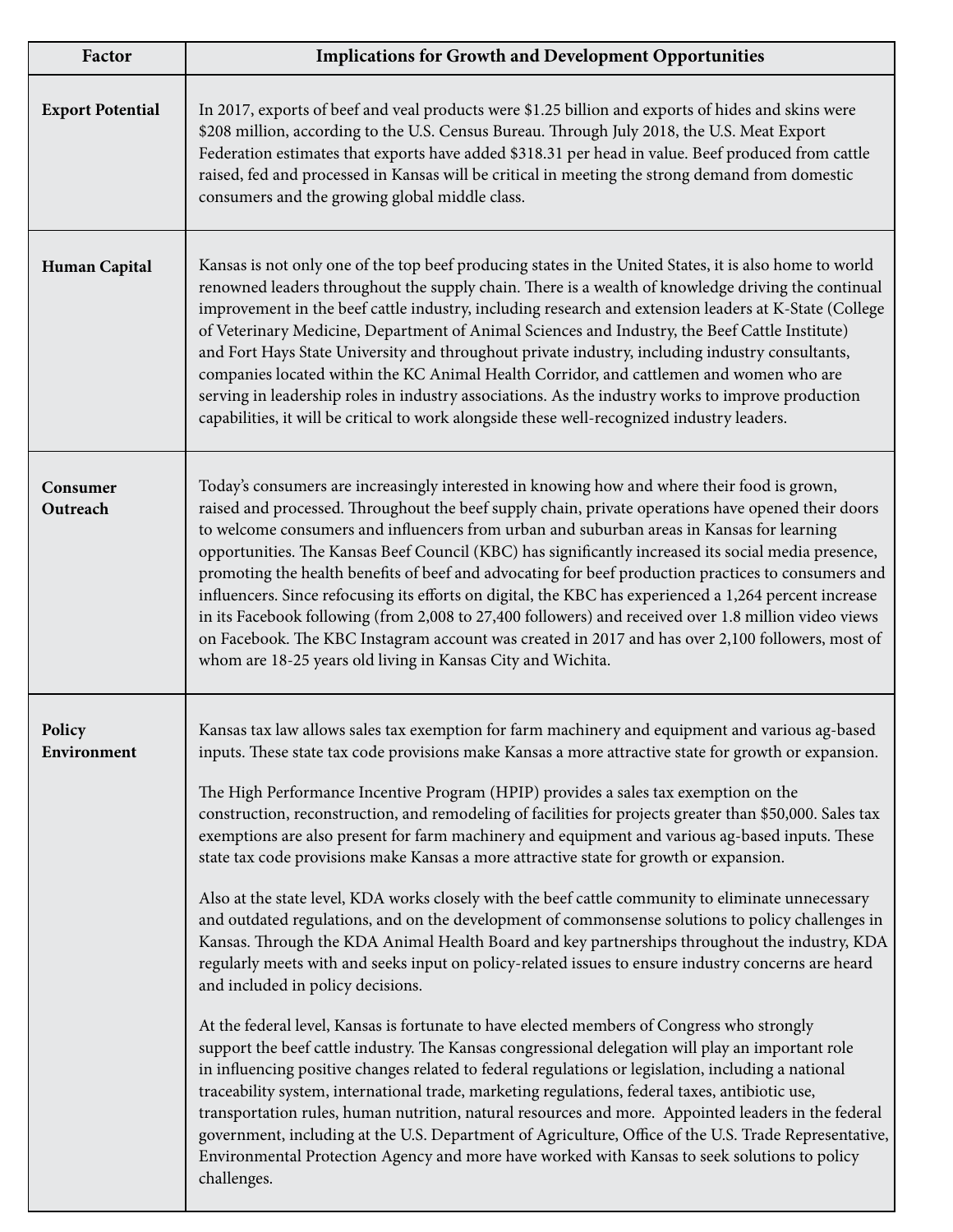| Factor                                        | <b>Implications for Growth and Development Opportunities</b>                                                                                                                                                                                                                                                                                                                                                                                                                                                                                                                                                                                                                                                                                                      |
|-----------------------------------------------|-------------------------------------------------------------------------------------------------------------------------------------------------------------------------------------------------------------------------------------------------------------------------------------------------------------------------------------------------------------------------------------------------------------------------------------------------------------------------------------------------------------------------------------------------------------------------------------------------------------------------------------------------------------------------------------------------------------------------------------------------------------------|
| Supporting<br>Institutional<br>Infrastructure | Kansas has a solid foundation throughout the entire beef production community. With cow-calf<br>production and stocker operations, a robust feeding sector, and a strong beef processing presence,<br>Kansas has a well-established beef production network that results in efficiency benefits to all steps in<br>the supply chain.                                                                                                                                                                                                                                                                                                                                                                                                                              |
|                                               | Kansas feedyards are able to recruit feeder cattle from all four directions, including Canadian and<br>Mexican feeder calves, as well as yearlings from the Rocky Mountains and calves from the southeast<br>United States. As of Jan. 1, 2018, Kansas has 2.45 million cattle on feed. Kansas ranked second in fed<br>cattle marketed with 4.94 million in 2017. That represents more than 22 percent of all cattle fed in the<br>United States.                                                                                                                                                                                                                                                                                                                 |
|                                               | As one of the top grain producing states (including corn, sorghum, and wheat), the Kansas beef cattle<br>industry benefits from having a readily available supply of feed. There are also abundant supplies of<br>roughages, including silage, alfalfa and other hays. In order to sustain and grow the cattle industry,<br>especially the cattle feeding sector, maintaining the abundant feed supply is critical.                                                                                                                                                                                                                                                                                                                                               |
|                                               | Kansas is also among the top states for beef processing, with three of the four major beef processors<br>operating in Kansas.                                                                                                                                                                                                                                                                                                                                                                                                                                                                                                                                                                                                                                     |
|                                               | Kansas is recognized as one of the best exercised states in foreign animal disease. The construction of<br>the National Bio and Agro-Defense Facility and the existing Biosecurity Research Institute enhance<br>the research capabilities for animal health and biosecurity for the state, national and global beef<br>cattle community. Kansas has also stepped up as a leader in the development of an enhanced disease<br>traceability system with the launch of the CattleTrace pilot project in 2018.                                                                                                                                                                                                                                                       |
|                                               | Kansas also has a large presence of agribusinesses that directly support beef cattle production,<br>including equipment manufacturers and equipment service providers, livestock feed manufacturers,<br>livestock trailer manufacturers and semen/genetic companies.                                                                                                                                                                                                                                                                                                                                                                                                                                                                                              |
| Traceability                                  | In response to calls to action from cattle producers in Kansas, a public-private partnership that<br>includes the Kansas Livestock Association, KDA, K-State and private industry formed in early 2018<br>to explore opportunities to move the industry forward on the topic of traceability. In summer 2018,<br>CattleTrace was launched as a pilot project with a goal of developing and testing a purpose-built<br>infrastructure for disease traceability purposes. The launch of CattleTrace has established Kansas<br>as a leader on the topic of traceability and provides an opportunity for the Kansas beef industry to<br>be a driver in the development of a disease traceability infrastructure that could be expanded to a<br>national-level system. |

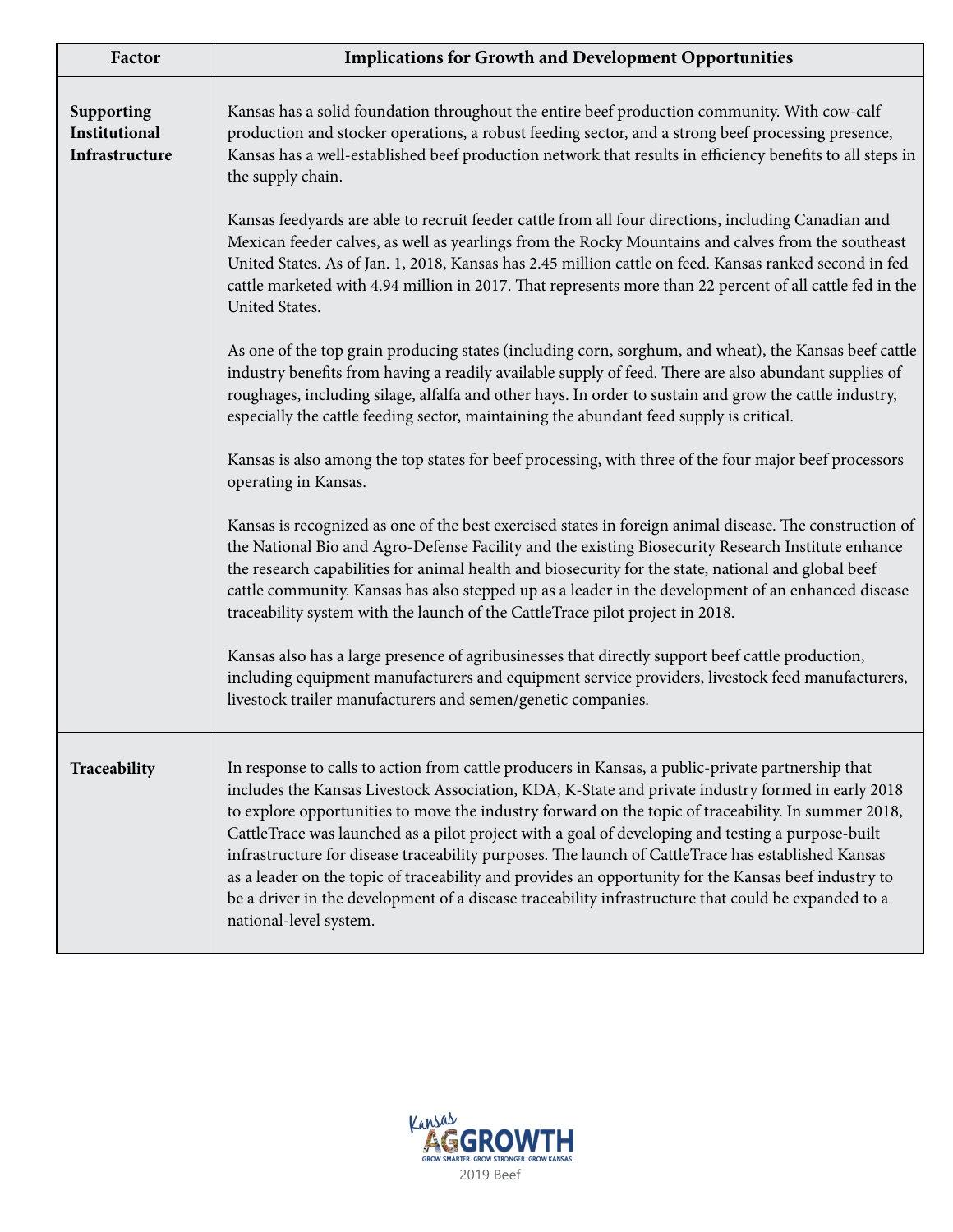| Factor                                                                     | <b>Implications for Growth and Development Opportunities</b>                                                                                                                                                                                                                                                                                                                                                                                                                                                                                                                                                                                                                                                                                                                                                                                                                                                                                                                                                                                                                                                                         |
|----------------------------------------------------------------------------|--------------------------------------------------------------------------------------------------------------------------------------------------------------------------------------------------------------------------------------------------------------------------------------------------------------------------------------------------------------------------------------------------------------------------------------------------------------------------------------------------------------------------------------------------------------------------------------------------------------------------------------------------------------------------------------------------------------------------------------------------------------------------------------------------------------------------------------------------------------------------------------------------------------------------------------------------------------------------------------------------------------------------------------------------------------------------------------------------------------------------------------|
| Verification/<br>Certification<br>Programs and<br><b>Quality Assurance</b> | Beef producers have shown a strong willingness to participate in voluntary certification or<br>verification programs, including the Beef Quality Assurance program and multiple third-party<br>programs. In addition to providing education and training on animal handling, management and<br>production practices, some of these programs can result in earning a premium at the marketplace<br>while also potentially increasing transparency in the supply chain, allowing for information to be<br>provided to consumers about how the animal was raised and processed. In Kansas, more than 90<br>percent of the fed cattle in the state are handled by BQA certified handlers.<br>As Kansas beef producers continue to increase herd size, there may be opportunities to add value<br>to cattle raised in Kansas through increased participation in third-party audited certification/<br>verification programs to meet specific consumer demands for increased transparency as well as<br>packer and retailer demand for specific traits and qualities.                                                                      |
| Weather and<br><b>Natural Resources</b>                                    | The semi-arid climate is Kansas is suitable for cattle production year-round.<br>Not all land in Kansas is suitable for growing crops, but cattle are able to graze on grasses and plants<br>growing on the 16.3 million acres of pastureland throughout the state and convert these resources,<br>which would otherwise likely be unused, into high quality protein for human consumption.<br>Raising cattle not only allows Kansas farmers and ranchers to maximize production on land not<br>conducive for farming, it is a higher value product compared to farming.<br>Kansas is also taking significant proactive steps to preserve and extend the usable life of water<br>supplies in Kansas. In recent years, voluntary, flexible and producer-driven water conservation tools<br>have been implemented to help farmers and ranchers manage their water rights while continuing to<br>raise crops or livestock. Additionally, Kansas has developed a Vision for the Future of Water Supply in<br>Kansas with goals and specific action items to help ensure a reliable water supply while continuing to<br>grow the economy. |

# **CHALLENGES**

Just as the beef cattle industry has endured challenges from weather, economic fluctuations and consumer perception in recent years, the threat of additional barriers to growth will continue to exist. Identifying those challenges and developing proactive solutions will be key to future growth.

| Challenge                | <b>Details of Challenge</b>                                                                                                                                                                                                                                                                |
|--------------------------|--------------------------------------------------------------------------------------------------------------------------------------------------------------------------------------------------------------------------------------------------------------------------------------------|
| <b>Access to Capital</b> | Growth and expansion in the beef industry can often require large amounts of financial capital.<br>Finding enough financial institutions with the ability to competitively lend at the levels necessary for<br>some beef operations to grow in Kansas is a challenge and barrier to growth |

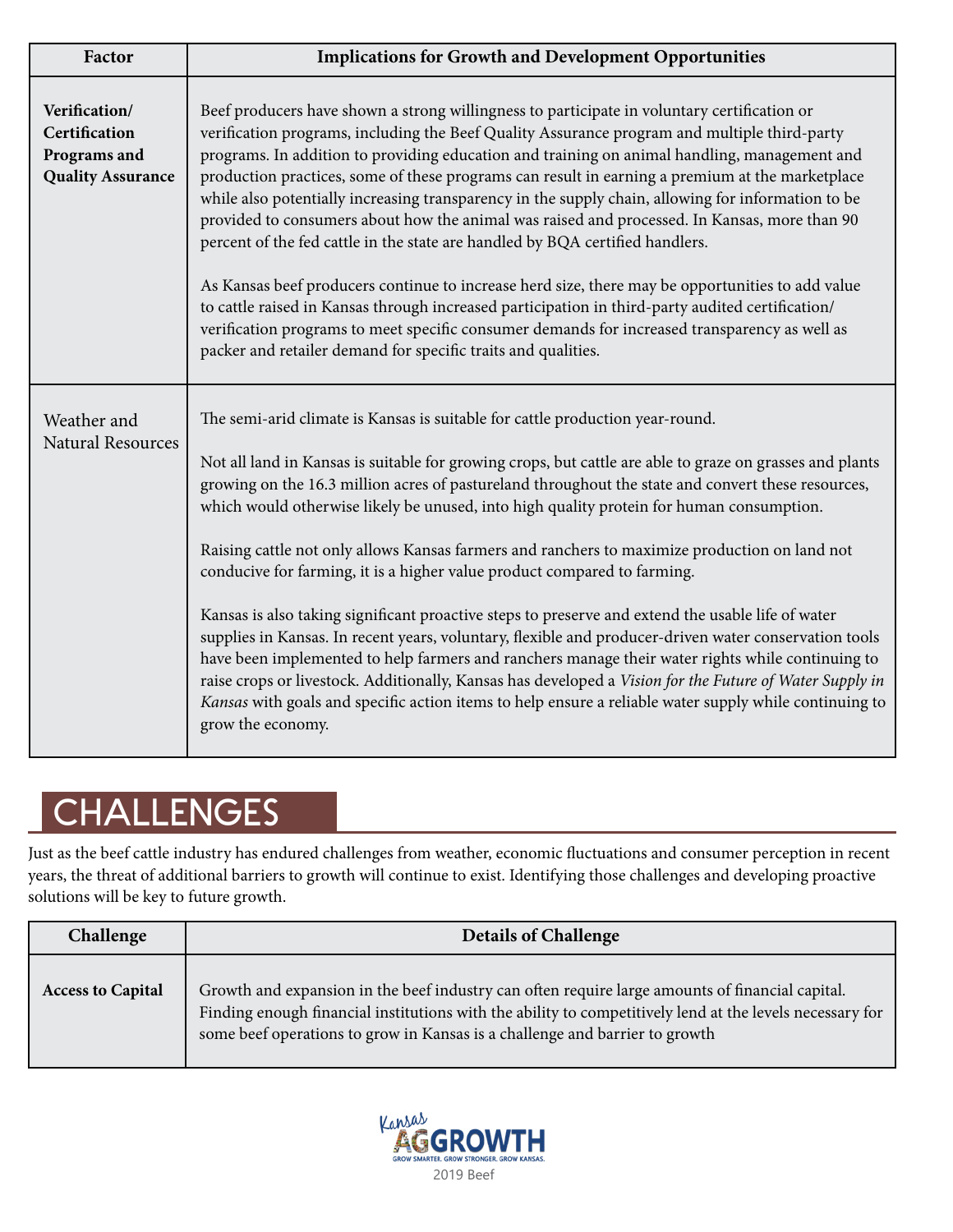| Challenge                                   | <b>Details of Challenge</b>                                                                                                                                                                                                                                                                                                                                                                                                                                                                                                                                                   |
|---------------------------------------------|-------------------------------------------------------------------------------------------------------------------------------------------------------------------------------------------------------------------------------------------------------------------------------------------------------------------------------------------------------------------------------------------------------------------------------------------------------------------------------------------------------------------------------------------------------------------------------|
| Critical<br>Infrastructure                  | As beef packers and processers identify when and where to grow their presence, one factor they<br>will consider is utility rates. There are challenges with competitive utility rates in Kansas that have<br>resulted in burdensome and unnecessarily high utility rates.                                                                                                                                                                                                                                                                                                     |
|                                             | With technology continuing to advance, there is growing reliance on live feeds and video auction<br>services to conduct business transactions in the beef cattle industry, especially in the seedstock<br>sector. The lack of consistent, reliable broadband access limits the ability of some Kansas producers<br>to reach additional customers and expand their business through the use of Internet video auction<br>services and other online business services.                                                                                                          |
|                                             | Unlike other sectors of agriculture, the beef industry relies solely on trucks and the highway<br>system to transport live animals and beef products. With the utmost focus on safely and efficiently<br>transporting products, it can be a challenge for larger trucks and vehicles on smaller two-lane<br>highways, especially in western Kansas. Federal transportation regulations related to hours of service<br>and electronic logging devices also challenge the ability to safely and efficiently transport livestock.                                                |
|                                             | While Kansas is home to several major beef packing facilities, there has also been a decrease in the<br>number of local processing facilities, mostly in rural communities. Without a nearby processing<br>plant, cattlemen are forced to drive longer distances in order to process smaller groups of animals.                                                                                                                                                                                                                                                               |
| Generation<br><b>Transfer</b>               | As the current generation of primary owners and operators approach retirement age, identifying<br>the next generation of management can be a challenge when a son or daughter, or other family<br>member, is not interested or able to take over an operation that may have been built for multiple<br>generations. Beyond identifying the actual next generation of management, challenges related to<br>capital requirements in agriculture can also be a barrier when it comes time to transition a beef cattle<br>operation from one generation of ownership to the next. |
| <b>Industry Capacity</b><br>and Competition | Historically and even still today, Kansas, Nebraska and Texas have been the top three beef producing<br>states nationwide. Industry growth and expansion in other states may present a challenge for growth<br>in Kansas.                                                                                                                                                                                                                                                                                                                                                     |
|                                             | After multiple years of expansion, increases in the beef herd are moderating. From Jan. 1, 2017,<br>through Jan. 1, 2018, the total number of cattle and calves on ranches decreased by 2 percent, but the<br>number of heifers retained was up 4 percent.                                                                                                                                                                                                                                                                                                                    |
| Industry<br>Fragmentation                   | Unlike the vertically integrated pork and poultry industries, the U.S. beef industry remains<br>composed of multiple independent segments working together to comprise the beef supply chain.<br>This independent organization of the industry can be a challenge when producers within the sectors<br>fail to recognize the importance of working cooperatively with each segment up and down the supply<br>chain.                                                                                                                                                           |

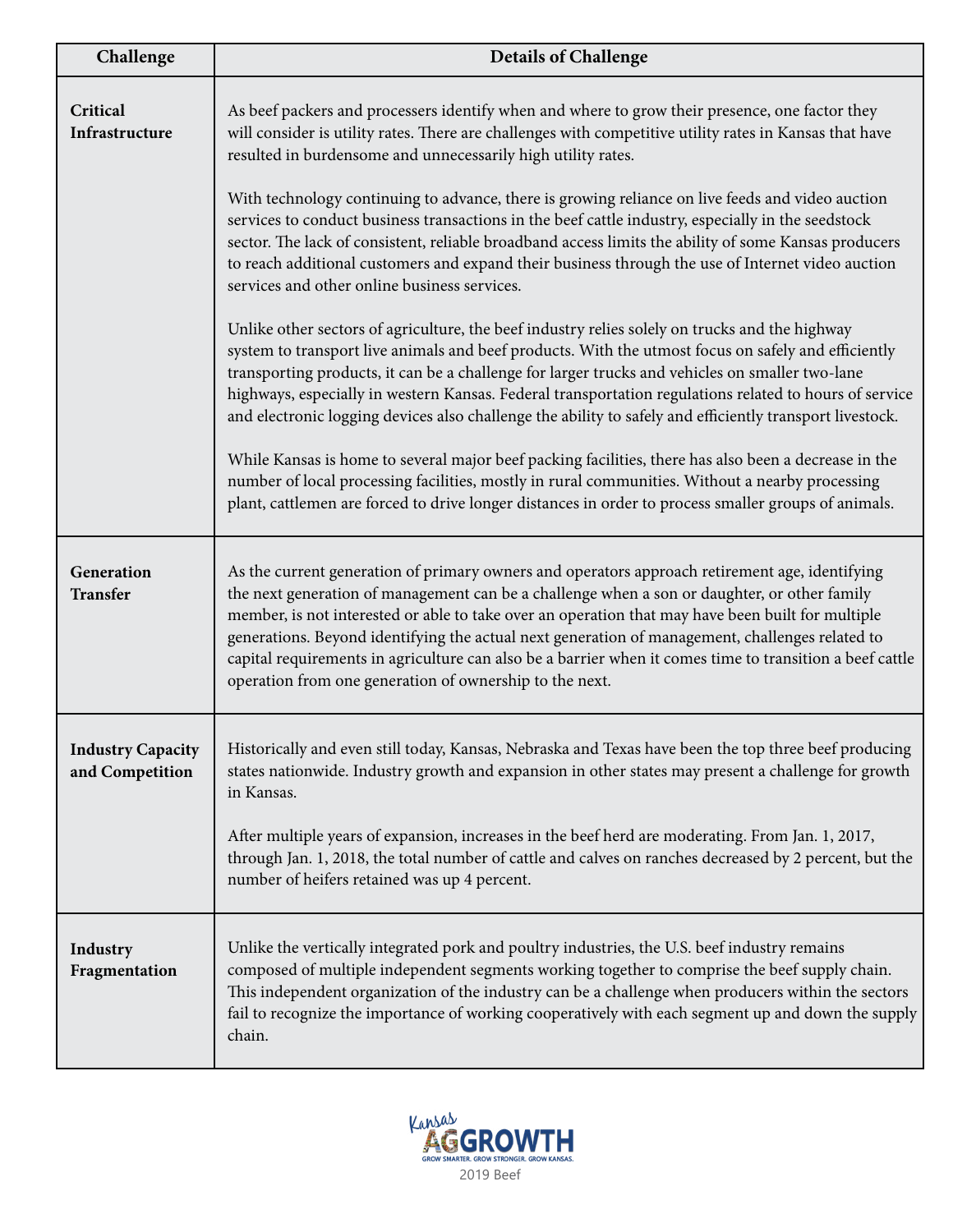| Challenge                | <b>Details of Challenge</b>                                                                                                                                                                                                                                                                                                                                                                                                                                                                                                                                                                                                                                                                                                                                                                                                                                                                                                                                                                                                                                                                                                                                                                                                                                                                                                                                                                                                                                                                                                                                                                                                                                                                                                                                                                                                                                                                                                                                                                                                        |
|--------------------------|------------------------------------------------------------------------------------------------------------------------------------------------------------------------------------------------------------------------------------------------------------------------------------------------------------------------------------------------------------------------------------------------------------------------------------------------------------------------------------------------------------------------------------------------------------------------------------------------------------------------------------------------------------------------------------------------------------------------------------------------------------------------------------------------------------------------------------------------------------------------------------------------------------------------------------------------------------------------------------------------------------------------------------------------------------------------------------------------------------------------------------------------------------------------------------------------------------------------------------------------------------------------------------------------------------------------------------------------------------------------------------------------------------------------------------------------------------------------------------------------------------------------------------------------------------------------------------------------------------------------------------------------------------------------------------------------------------------------------------------------------------------------------------------------------------------------------------------------------------------------------------------------------------------------------------------------------------------------------------------------------------------------------------|
| Industry<br>Opponents    | The growing number and power of anti-animal agriculture and anti-meat activists will continue to<br>challenge consumer perception of beef production practices, beef nutrition and beef safety. While<br>the beef industry has and will continue to compete with other proteins, the emergence of synthetic<br>meat, and issues related to labeling of the product in a manner that is clear and not misleading to the<br>consumer, is a challenge the beef industry must address.                                                                                                                                                                                                                                                                                                                                                                                                                                                                                                                                                                                                                                                                                                                                                                                                                                                                                                                                                                                                                                                                                                                                                                                                                                                                                                                                                                                                                                                                                                                                                 |
| International<br>Trade   | A key area for growth will result from increasing global demand for beef. Kansas has the opportunity<br>to increase exports not only of beef but also of live cattle to countries wanting to expand their own<br>domestic herd. Since implementation, NAFTA has given duty-free access for U.S. beef into Canada<br>and Mexico, markets that equal roughly \$2 billion in U.S. beef exports. The United States-Mexico-<br>Canada Agreement, signed on Nov. 30, 2018, maintains market access for beef; the USMCA will<br>have to be ratified by Congress. In addition, an intent to engage with Japan in bilateral negotiations<br>is encouraging as Japan is the top market for U.S. beef exports despite a 38.5 percent tariff. With the<br>opening of the China market in 2017, there is tremendous potential for Kansas beef, but regulatory<br>hurdles, including traceability, limit the ability to export U.S. beef to China's 1.3 billion people.<br>Additional opportunities exist in the European Union, throughout Asia and more.                                                                                                                                                                                                                                                                                                                                                                                                                                                                                                                                                                                                                                                                                                                                                                                                                                                                                                                                                                                       |
| <b>Market Volatility</b> | Market volatility continues to be a challenge for all segments of the beef industry.                                                                                                                                                                                                                                                                                                                                                                                                                                                                                                                                                                                                                                                                                                                                                                                                                                                                                                                                                                                                                                                                                                                                                                                                                                                                                                                                                                                                                                                                                                                                                                                                                                                                                                                                                                                                                                                                                                                                               |
| Policy                   | Kansas is one of fewer than ten states in the nation that has laws restricting corporations from<br>engaging in farming and ranching. The Kansas law has been amended throughout the past to<br>provide 18 specific exemptions, but the law still restricts who can do business in Kansas. This unfair<br>restriction has resulted in potential agricultural operations choosing to relocate, grow or expand in<br>states other than Kansas. A suit has been filed challenging the law, and the case is pending.<br>The beef industry relies solely on trucks and the highway system to transport live animals and beef<br>products. Federal regulations can make it challenging to transport live animals or beef products<br>in a manner that is safe for drivers and animals alike. Regulations related to the use of Electronic<br>Logging Devices and hours of service have resulted in challenges for the cattle industry. A one-year<br>ELD exemption for livestock haulers is pending in Congress as of October 2018. The Federal Motor<br>Carriers Safety Administration opened a public comment period related to potential revisions to<br>hours-of-service regulations. The comment period closed in September 2018.<br>Burning the Flint Hills is a critical range management tool to improve prairie grass production<br>and prevent intrusion from weeds and woody plants that not only prevent growth of grasses but<br>also can be dangerous fuel in a wildfire emergency, as evidenced by wildfires in both 2016 and<br>2017 in southern Kansas. Kansas has worked with industry stakeholders, local government and<br>environmental partners to develop and implement the Flint Hills Smoke Management Plan to<br>address concerns raised by downwind communities regarding air quality during the annual burning<br>season. Despite this plan, there is concern that the federal government may propose regulations that<br>may result in challenges to the ability of Flint Hills ranchers to burn rangeland. |

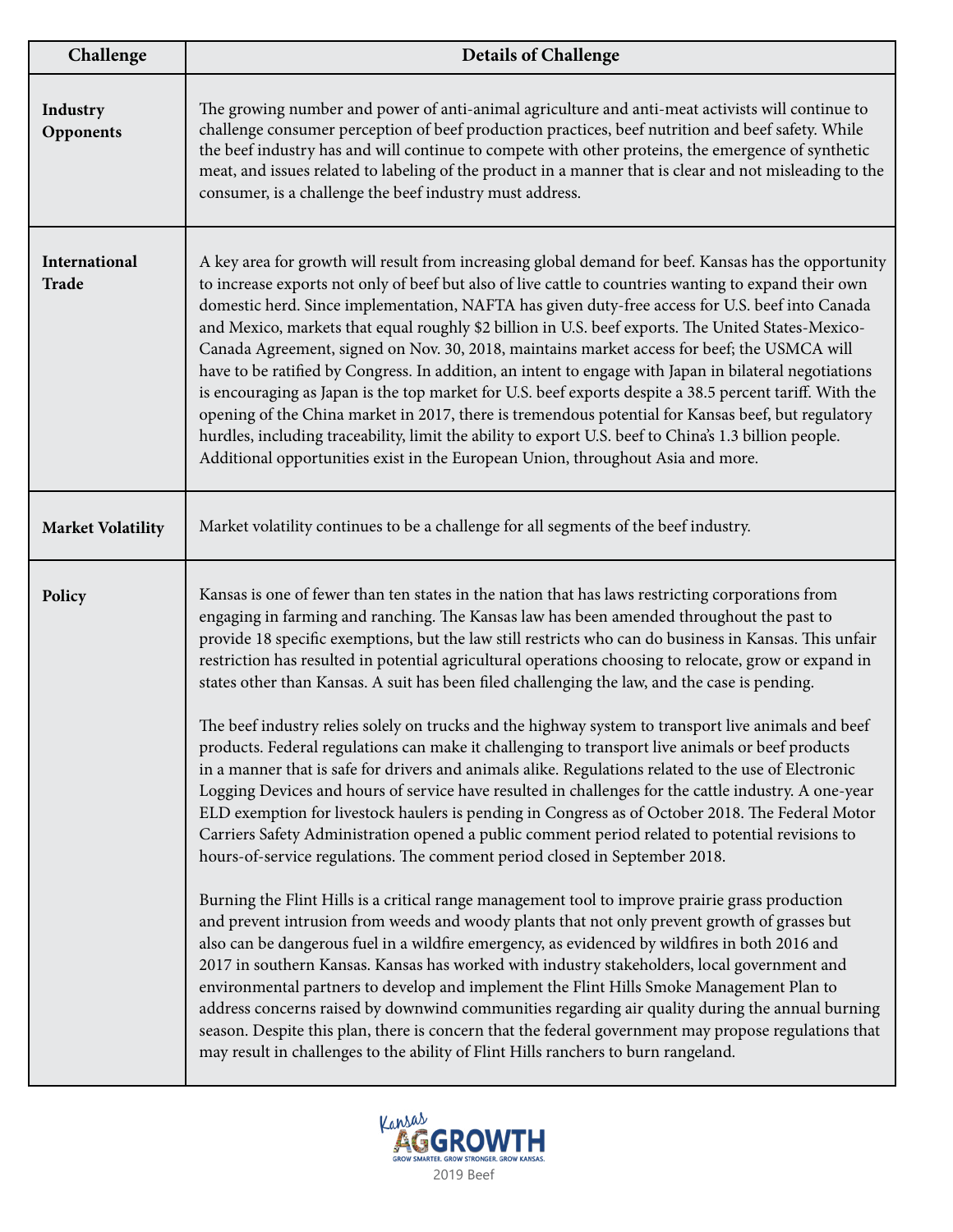| Challenge                                                  | <b>Details of Challenge</b>                                                                                                                                                                                                                                                                                                                                                                                                                                                                                                                                                                                                                                                                                                                                                                                                                                                                                                                                                                                                                                                                                                                                                                                                                                                     |
|------------------------------------------------------------|---------------------------------------------------------------------------------------------------------------------------------------------------------------------------------------------------------------------------------------------------------------------------------------------------------------------------------------------------------------------------------------------------------------------------------------------------------------------------------------------------------------------------------------------------------------------------------------------------------------------------------------------------------------------------------------------------------------------------------------------------------------------------------------------------------------------------------------------------------------------------------------------------------------------------------------------------------------------------------------------------------------------------------------------------------------------------------------------------------------------------------------------------------------------------------------------------------------------------------------------------------------------------------|
| Policy cont.                                               | Though not unique to Kansas, there exist significant challenges due to federal laws and regulations,<br>including: transportation, international market access, the Endangered Species Act, environmental<br>rules and regulations related to air and water quality, and more. The 2018 Farm Bill includes<br>provisions related to disaster assistance, foreign animal disease preparedness and response, workforce<br>training, conservation and more that directly affect the beef cattle industry.<br>Kansas is fortunate to have a federal congressional delegation that is highly supportive of agriculture<br>and the beef industry. Beyond Kansas' two senators and four representatives, however, there are<br>an increasing number of federal lawmakers who have no understanding of agriculture, and this is<br>becoming a challenge at the state level as well.                                                                                                                                                                                                                                                                                                                                                                                                     |
| <b>Talent</b><br>Development and<br><b>Quality of Life</b> | Growth in the beef cattle industry, particularly in cattle feeding and cattle processing, will require a<br>skilled workforce, which continues to be a significant challenge through the entire agriculture indus-<br>try. In addition, a decline in the number of graduates from the K-State College of Veterinary Medi-<br>cine with a desire to work in a food animal practice in rural Kansas presents a challenge.<br>Beyond needs for specific job training and talent development, ensuring a long-term ability to recruit<br>and sustain a high-quality workforce will require the state to consider issues surrounding quality of<br>life in rural communities, including topics related to having a robust economy of support businesses<br>necessary for the agricultural industry, strong schools, access to health care services, affordable and<br>quality housing, and more. Increasing local property tax rates also present challenges throughout the<br>beef industry and rural communities.<br>At the federal level, challenges as a result of the nation's immigration system can be difficult for the<br>beef industry, which relies on a year-round, steady supply of migrant employees, especially in the<br>cattle feeding and beef processing sectors. |
| Traceability                                               | The lack of an end-to-end national traceability system inhibits export growth potential and could<br>potentially create animal health threats.                                                                                                                                                                                                                                                                                                                                                                                                                                                                                                                                                                                                                                                                                                                                                                                                                                                                                                                                                                                                                                                                                                                                  |
| <b>Water and Natural</b><br><b>Resources</b>               | Access to an abundant and reliable water supply is critical to growing any livestock operation. This<br>can prove challenging in many areas of western Kansas that are closed to new water appropriations.<br>New or expanding beef operations in these regions will have to purchase land with sufficient water<br>rights.<br>Delays in the amount of time it can take for approval of certain Kansas Department of Health and<br>Environment permits can prevent beef industry operations from expanding in a timely manner.                                                                                                                                                                                                                                                                                                                                                                                                                                                                                                                                                                                                                                                                                                                                                  |

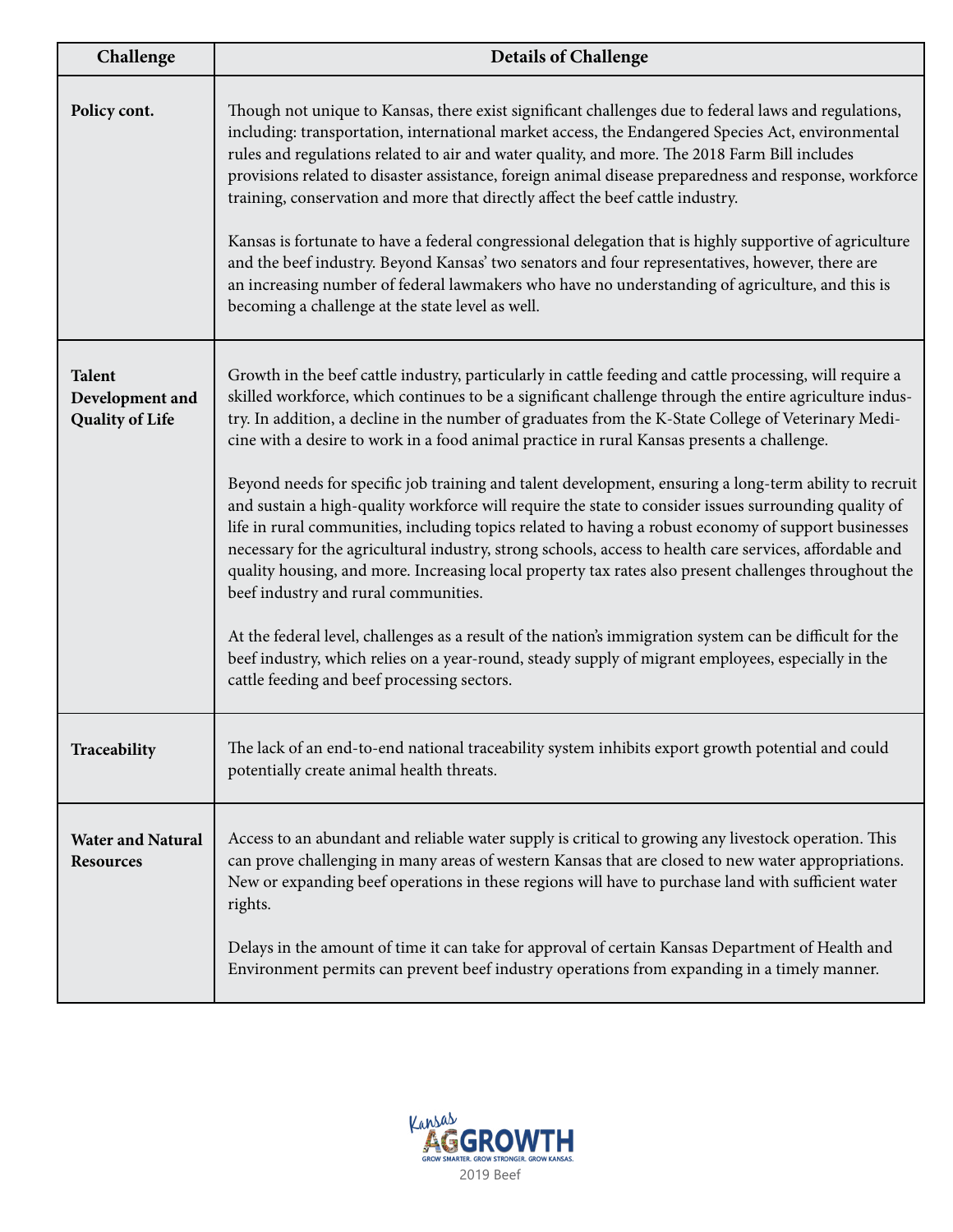## **SUCCESSES**

Key successes in the beef industry:

- A collaborative partnership that includes the KLA, KDA, and individual producers came together to conduct a pilot project aimed at developing and testing a purpose-built infrastructure capable of tracing cattle movement through the supply chain for disease traceability purposes. CattleTrace will collect movement data on at least 55,000 cattle and will help inform and guide the development of enhanced disease traceability systems for the entire U.S.
- In 2017, exports of beef and beef products from Kansas totaled \$1.25 billion, the largest export value in the past five years, and beef and beef product exports from Kansas have accounted for between 18 and 26 percent of total U.S. beef exports for each of the last five years.
- The Kansas Beef Council (KBC) has significantly increased its social media presence, promoting the health benefits of beef and advocating for beef production practices to consumers and influencers. Since refocusing its efforts on digital, KBC has experienced a 1,264 percent increase in its Facebook following (from 2,008 to 27,400 followers) and received over 1.8 million video views on Facebook. KBC has created a YouTube channel that has received over 73,000 video views. The KBC Instagram account was created in 2017 and has over 2,100 followers, most of whom are 18-25 year olds in Kansas City and Wichita. The organization has also rebranded its website, which now receives over 1,000 pageviews per day. Lastly, KBC has focused on digital influencer marketing programs in the Kansas City Metro Area.
- Across Kansas, stakeholders are working to expand cellular coverage and broadband access. In early June 2018, the Kansas Farm Bureau was granted a waiver from the Federal Communications Commission to challenge the legitimacy of cellular coverage maps from various major carriers in Kansas. Challenging the map may provide opportunities to secure funding to expand cellular coverage in Kansas. Also, Governor Jeff Colyer secured a grant to complete a statewide broadband mapping project. Together, these efforts will help identify locations in Kansas that lack connectivity and coverage and will help allow for future cellular and broadband development.
- After multiple years of drought and wildfires, industry partners, KDA and other state leaders, federal partners, and community stakeholders took a proactive and collaborative approach to providing drought relief and stopping wildfires. These actions resulted in more than 50 fires in 2018 being extinguished without any major, catastrophic disasters as in previous years. They also secured early access to CRP acres for haying and grazing, and other expedited relief and additional flexibility.
- To prepare the next generation of beef leaders, a continuum of opportunities exist in Kansas. The KJLS LEAD Challenge, the K-State Animal Sciences Leadership Academy and the KLA Young Stockman's Academy provide opportunities for youth — from as young as 7 years old to young professionals — to learn about and prepare for careers in the beef cattle industry.

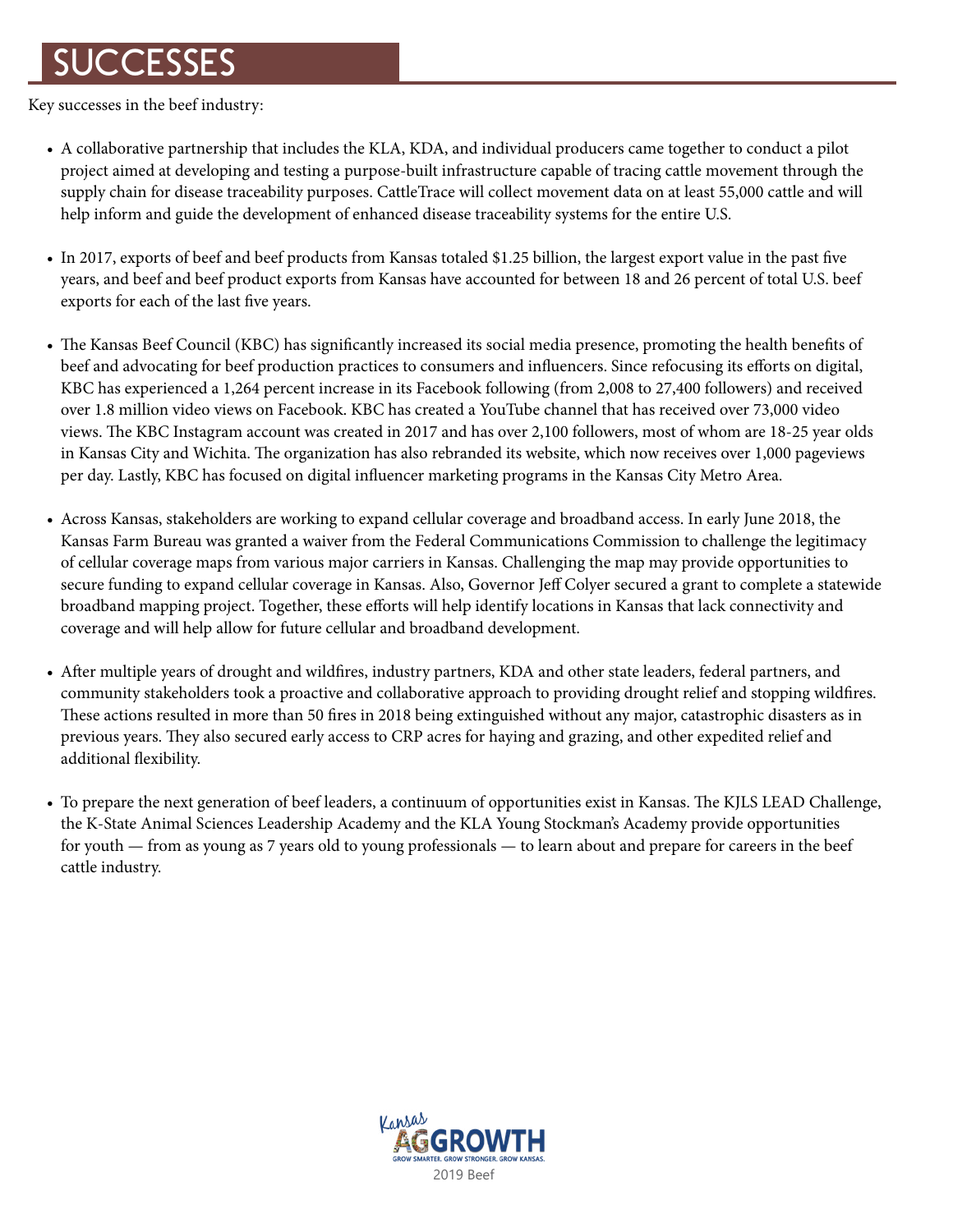## **Beef** GROWTH OBJECTIVE:

Execute a long-term strategy for growth in the beef cattle industry that not only builds upon its strengths but that also encourages innovation, collaboration and trust throughout the production chain and with consumers.

# OUTCOMES & ACTION ITEMS

Leaders from throughout the Kansas beef industry will continue to collaborate in the development and implementation of a long-term strategic growth strategy with input and discussion among key partners. Industry-identified desired growth outcomes, initially developed in 2016 and expanded to include action items, will be implemented by industry and key partners and updated annually at the Kansas Governor's Summit on Agricultural Growth. Following are the proposed action items to continue building on the achievement of the beef sector desired outcomes.

## High Priority Outcomes

**Market- and industry-driven traceability system to provide critical tools to manage a disease outbreak, enhance consumer confidence and trust in Kansas livestock, protect food safety, and provide opportunities to access export markets. ACTION ITEMS:**

- Continue to implement the CattleTrace pilot project in accordance with the established primary objectives, including:
	- Develop a purpose-built infrastructure for an animal disease traceability system.
	- Evaluate the efficiency and capabilities of the animal disease traceability system and infrastructure.
	- Determine the value of an animal disease traceability system throughout the supply chain.
- Utilize traditional media, social media, www.CattleTrace.org, and a monthly e-newsletter to provide regular updates and information about the pilot project to partners and interested stakeholders.
- Based on results of the initial pilot project, determine next steps in the advancement of disease traceability in the beef cattle industry.

#### **Federal immigration reform with a focus on long-term visas for agricultural workers, and a potential immigration pilot program in Kansas.**

#### **ACTION ITEMS:**

- Establish a coalition to support legislation to create an H2C guest worker program, or something similar, that allows for a year-round, multi-year, renewable visa. Consider a state pilot program.
- Compile resources to aid employers to work within the current federal immigration system.
- Compile educational resources about the importance of migrant labor to the Kansas economy.

#### **Continued industry-led proactive social and traditional media outreach about the beef production chain and beef safety, quality and nutrition to encourage trust from consumers, influencers and media and a better understanding of the industry.**

#### **ACTION ITEMS:**

- Coordinate with established beef industry organizations to continue social and traditional media outreach about beef production and beef safety, quality and nutrition.
- Identify influencers, including but not limited to retail outlets and food service providers, at the state level to expand reach of social and traditional media with general consumer audiences.
- Coordinate with agricultural industry organizations to provide more frequent training for farmers and ranchers about how to engage with consumers.

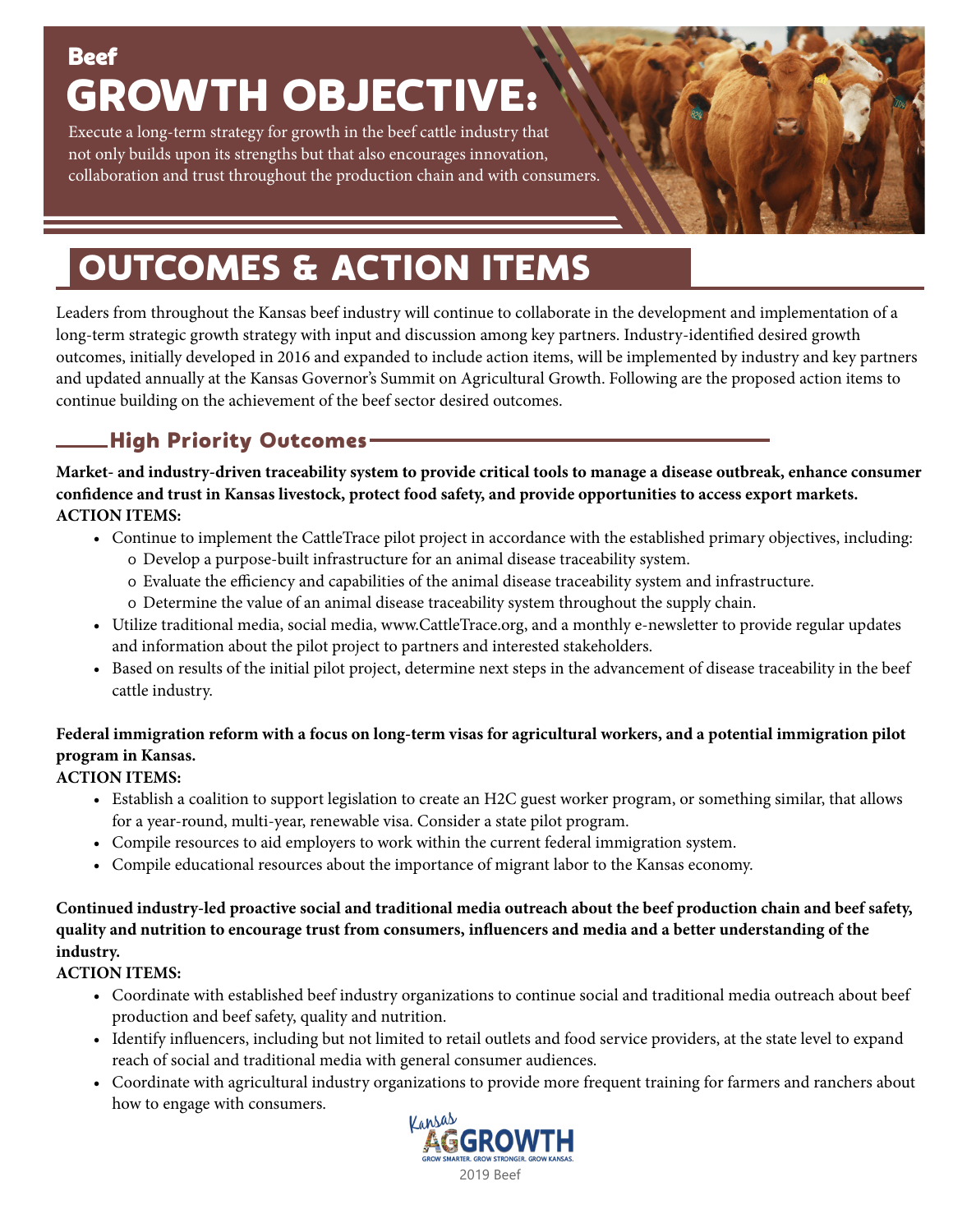**Simplified permitting requirements for farm vehicles, and transportation regulations that provide flexibility to requirements for commercial driver's licenses (CDLs) to ensure that live cattle and beef products are able to move safely and efficiently throughout the production system.**

#### **ACTION ITEMS:**

• Coordinate with industry to influence federal policymakers on topics related to CDL exemptions, electronic logging devices and hours of service regulations.

#### **Kansas established as a top choice for high-quality beef and cattle genetics for export opportunities. ACTION ITEMS:**

- Support bilateral and multilateral trade pacts that expand export potential for beef and beef products.
- Host inbound trade missions bringing potential new international customers to Kansas to showcase the whole Kansas beef industry, including ranches, stocker and background operations, feedyards, packers and processors, and retail and food service.
- Coordinate with industry organizations to recruit more beef producers willing to either host inbound trade missions or travel on outbound missions.
- Develop branded marketing materials to tell the Kansas beef story to potential new markets and in existing markets.
- Evaluate potential barriers (policy issues, exchange rates, trade agreement challenges, etc.) to increasing export potential for genetics.
- Develop informational materials regarding specific market trends in potential new markets what cuts are preferred, what is their interest in beef products — in order to better meet the demands of new customers.

#### **Rural broadband access throughout Kansas.**

#### **ACTION ITEMS:**

- Support continuation of USDA Rural Development Telecom and Rural Utility Service grant, loan and loan guarantee programs.
- Support the Statewide Broadband Expansion Planning Taskforce, established in the 2018 legislative session, that will identify opportunities and potential funding sources to expand broadband infrastructure and increase access, remove barriers that may hinder deployment of broadband, and consider options for deployment of new advanced communication technologies.
- Support Kansas Farm Bureau's effort to challenge the FCC cellular coverage maps from various major carriers in Kansas. Challenging the map may provide opportunities to secure funding to expand cellular coverage in Kansas.
- Support a collaborative project led by Connected Nation and supported by Governor Jeff Colyer that will prepare a statewide broadband map of wireline and wireless coverage.

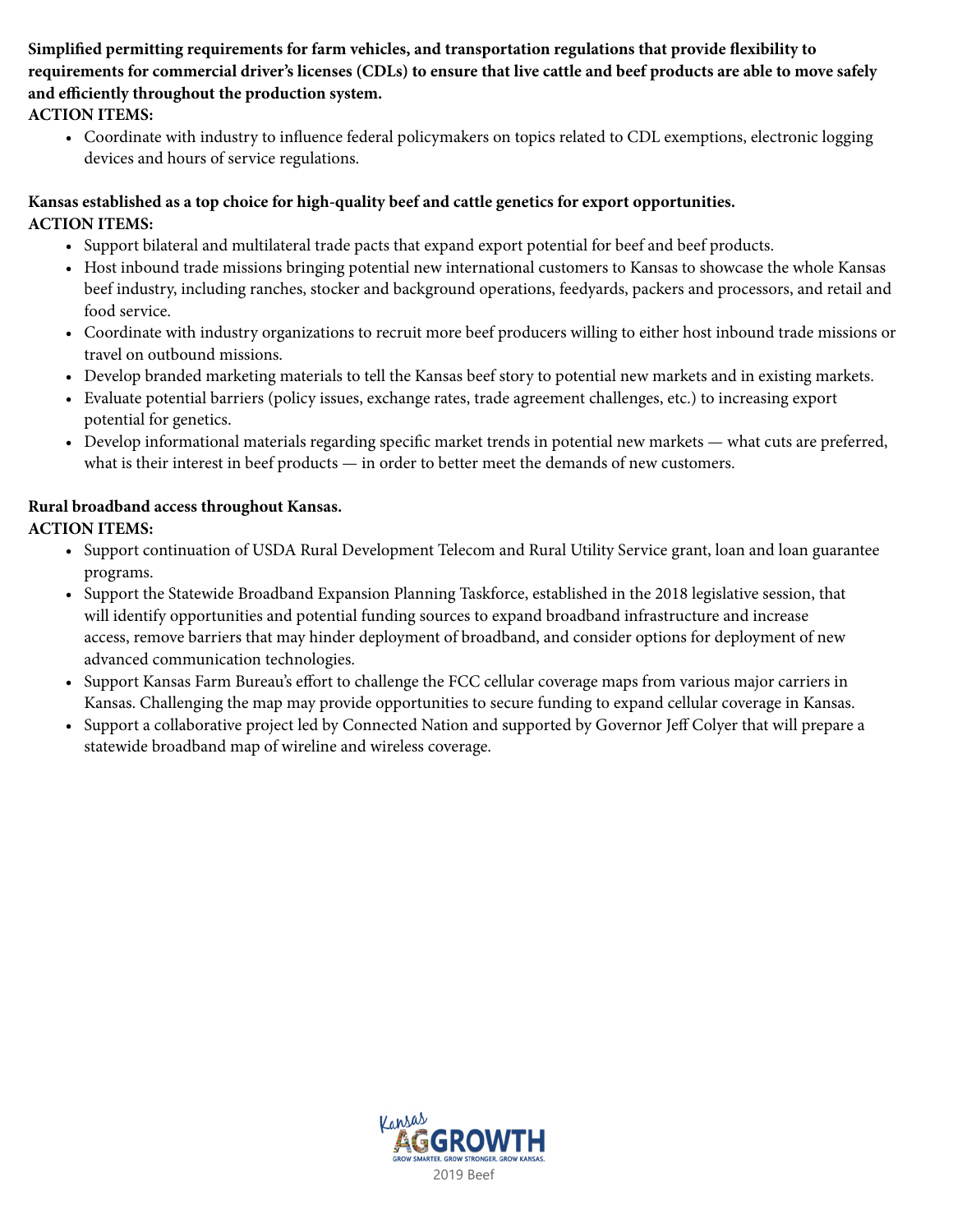**A competitive and competent workforce to meet the diverse and technical needs of the beef industry in Kansas. Talent development and educational training opportunities for students preparing for careers in the beef industry. ACTION ITEMS:**

- Support innovative educational opportunities that will provide hands-on experiences in beef cattle medicine and production.
- Work with Kansas beef producers at each step of the production chain to identify and list specific skills and skill sets needed.
- Identify Kansas Board of Regents institutions, community colleges, technical schools, industry and others who have the capacity and resources to provide training in specified subject areas to meet the needs of industry employers.
- Develop career and education programming at the 4-H level.
- Develop education and outreach campaign related to careers in the beef industry as a means to showcase the broad range of career opportunities and dispel myths about working in the industry.
- Encourage additional opportunities for English language training to break down linguistic barriers in the beef industry to foster personal and professional development for employees and improved business communication throughout the industry.
- Develop partnerships to place military veterans in positions of employment on beef operations.
- Explore opportunities to develop educational programs related to beef nutrition for pre-health, pre-medicine, nutrition and other human health related fields of study at Regents schools.

#### **Cooperation and strong public-private partnerships in the recruitment, expansion and development of livestock production and meat and dairy processing, as well as affiliated industry partners throughout Kansas to further solidify Kansas' role and reputation as a recognized leader in the beef industry.**

**ACTION ITEMS:**

- Attend annual beef industry conventions and meetings and participate in trade show events to gain exposure for Kansas within beef industry enterprises.
- Work on all levels state, regional and local to be pro-business and open to agriculture development.
- Develop branded marketing materials to tell the Kansas beef story to potential new partners.
- Encourage and support research and innovation at the retail level in an effort to capitalize on consumer interest in beef products.
- Support expanded value-added beef processing in Kansas and concentrate recruitment in that sector of the industry.
- Encourage housing development programs to address housing shortages in areas with concentrated beef processing and feeding sectors.
- Explore the development of a branded Kansas beef program through the From the Land of Kansas program to provide value-added, niche marketing opportunities for Kansas beef products and information to navigate the local food marketing infrastructure in Kansas.
- Encourage and support opportunities to increase collaboration and information sharing among the different sectors in the beef production community in a manner that creates opportunity to foster trust, speak with one voice and add value throughout the supply chain.
- Discuss expansion of the Sunflower Supreme Replacement Heifer program statewide.
- Encourage more producer education opportunities related to risk management methods and cattle marketing.

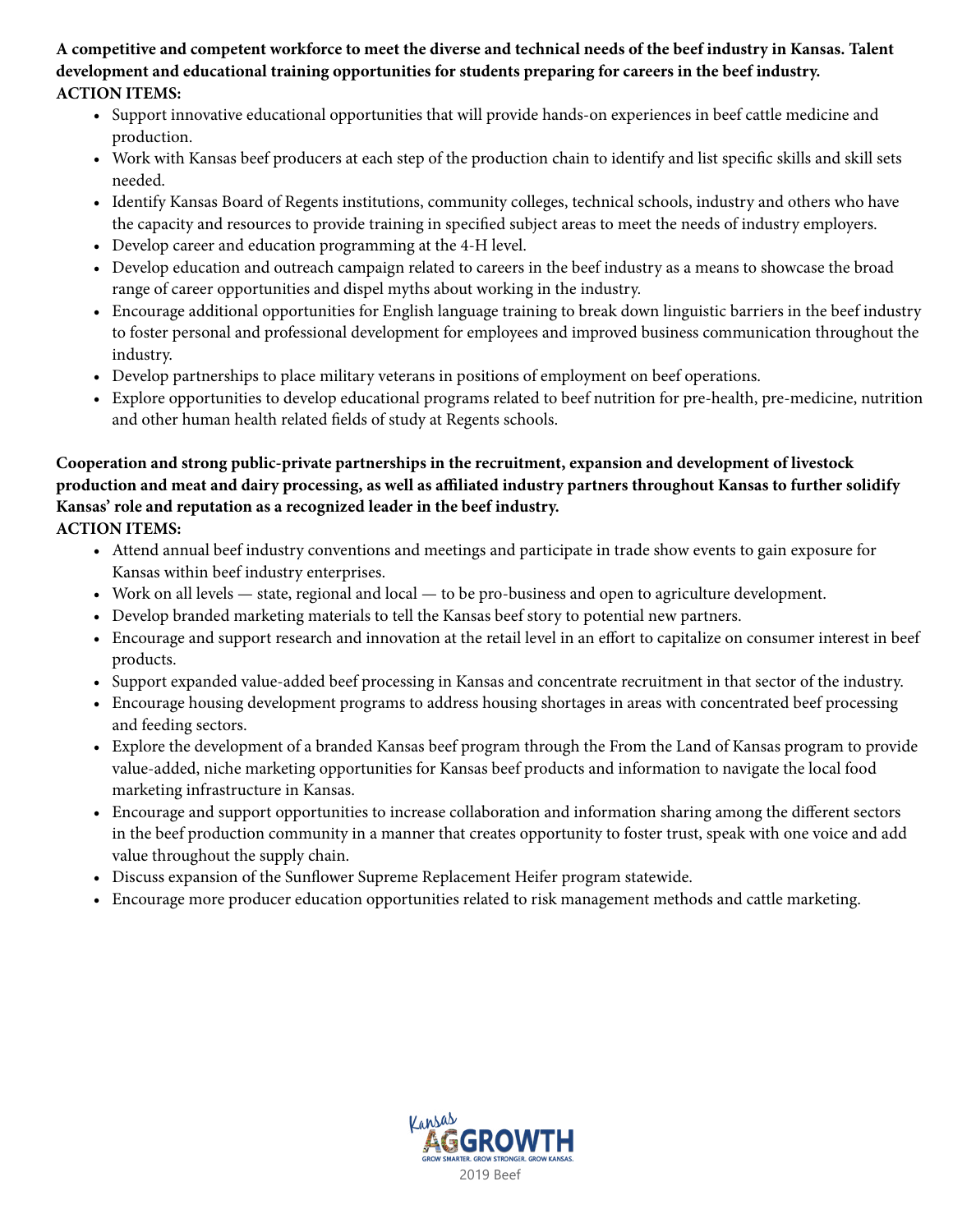### Medium Priority Outcomes

#### **Farm transition planning resources for farmers and ranchers to utilize during preparations for intergenerational transfer or alternative forms of succession planning.**

#### **ACTION ITEMS:**

- Identify existing organizations and resources with farm transition information and assistance.
- Encourage the inclusion of farm transition presentations and materials at beef industry events.
- Make farm transition materials and resources available at KDA website.
- Distribute public information, including a press release, about the importance of farm transition planning.
- Identify farm transition success stories to use in outreach and education materials.
- Work with banking/financial sector professionals to develop and disseminate farm transition resources to farmers and ranchers.

#### **State tax policies, economic incentives and business regulations focused on the reduction of burdens on agricultural entities.**

#### **ACTION ITEMS:**

- Market the benefits of Kansas' business-friendly environment.
- Educate lawmakers how the current environment is good for business.
- Engage in legislation that affects Kansas' pro-growth business environment.
- Support efforts to repeal or otherwise eliminate current corporate farming laws in Kansas that limit certain ownership structures from operating in the state, which curtails investment and limits growth and modernization.
- Draft legislation to address the challenges related to existing economic development incentives and create new incentives that work for agriculture, based on feedback from industry.

#### **Science-based environmental management and range management tools, especially for prescribed burning in the Flint Hills, which are accessible to producers.**

**ACTION ITEMS:**

- Continue coordination with KDHE and industry on development and distribution of educational and outreach materials about the importance of prescribed burning that can be distributed to regional and statewide ag media.
- Coordinate with the Kansas congressional delegation to advocate for and protect the use of science-based range management tools, including prescribed burning.
- Work with the state of Nebraska to protect the ability to conduct prescribed burns in Kansas.
- Encourage K-State Research and Extension to assist landowners to prepare land management plans.
- Encourage university research related to alternative burning strategies, integrated approaches to invasive control, and multi-species grazing.

#### **Competitive utility rates in Kansas that do not create a competitive disadvantage with other states and that allow Kansas to maintain existing enterprises and grow industry in the future.**

#### **ACTION ITEMS:**

- Work with electric utilities to understand the most economical places to locate major processing facilities and what drives those economics.
- Include industrial electrical rate options and favorable locations in pre-selected site data.
- Evaluate options for adjusting the regulated nature of Kansas electricity such that rates can be more competitive.
- Encourage 0% loan program for infrastructure expansion.

Policies in this document are a reflection of industry discussion and not a representation of state government